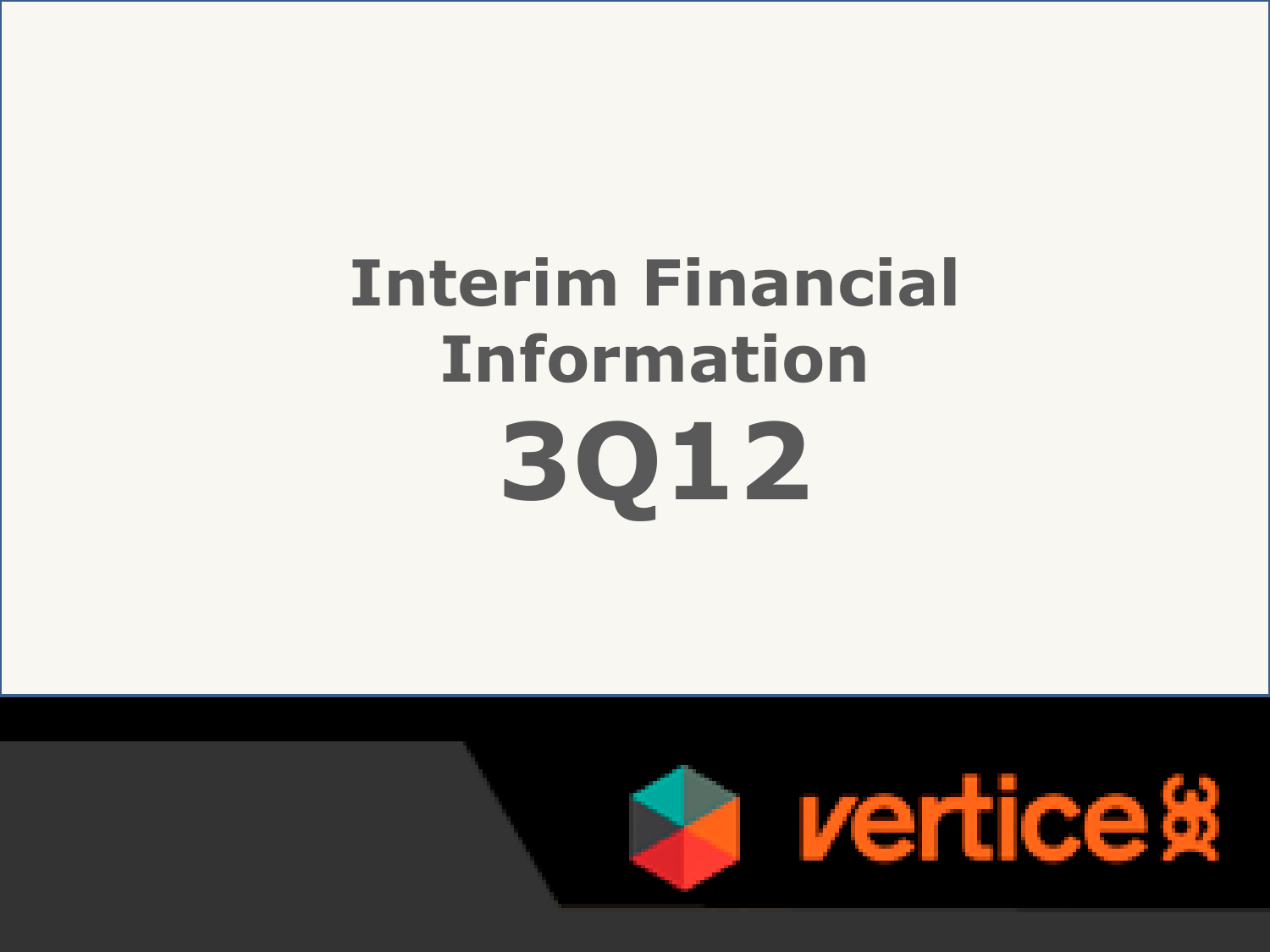

**Index**

**Main Figures**

### **Highlights**

- **Profit & Loss Account**
- **Business developments**
- **Balance Sheet**
- **Debt development**
- **Strategy**
- **Outlook**
- **Conclusions**
- **Price sensitive information**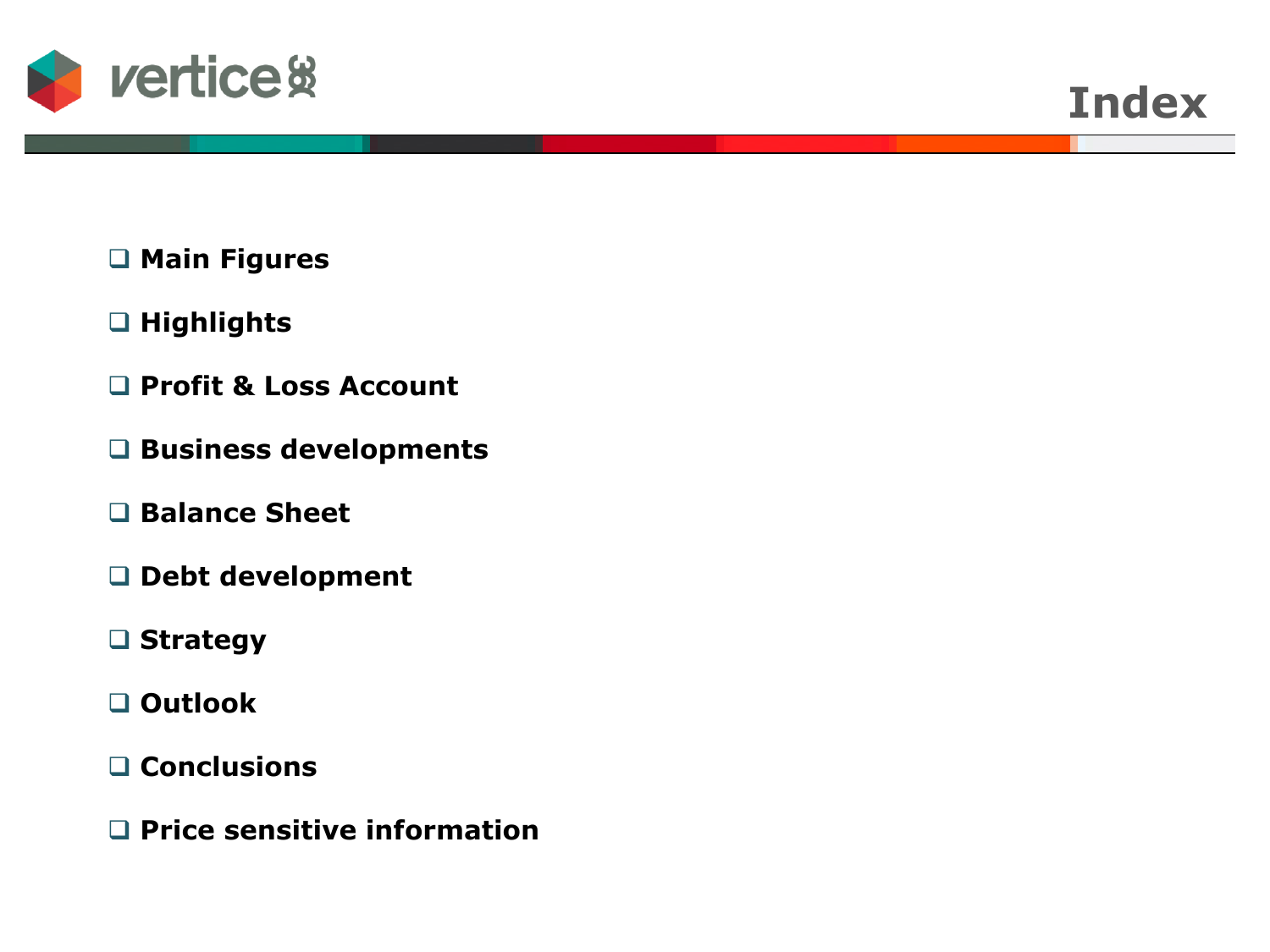

**Our accounts have been affected by Lavinia leaving the scope of consolidation and by the costs of the restructuring plan we are implementing...**



*In milllion of euros*

**....and that we hope will be successfully completed in 4Q12.**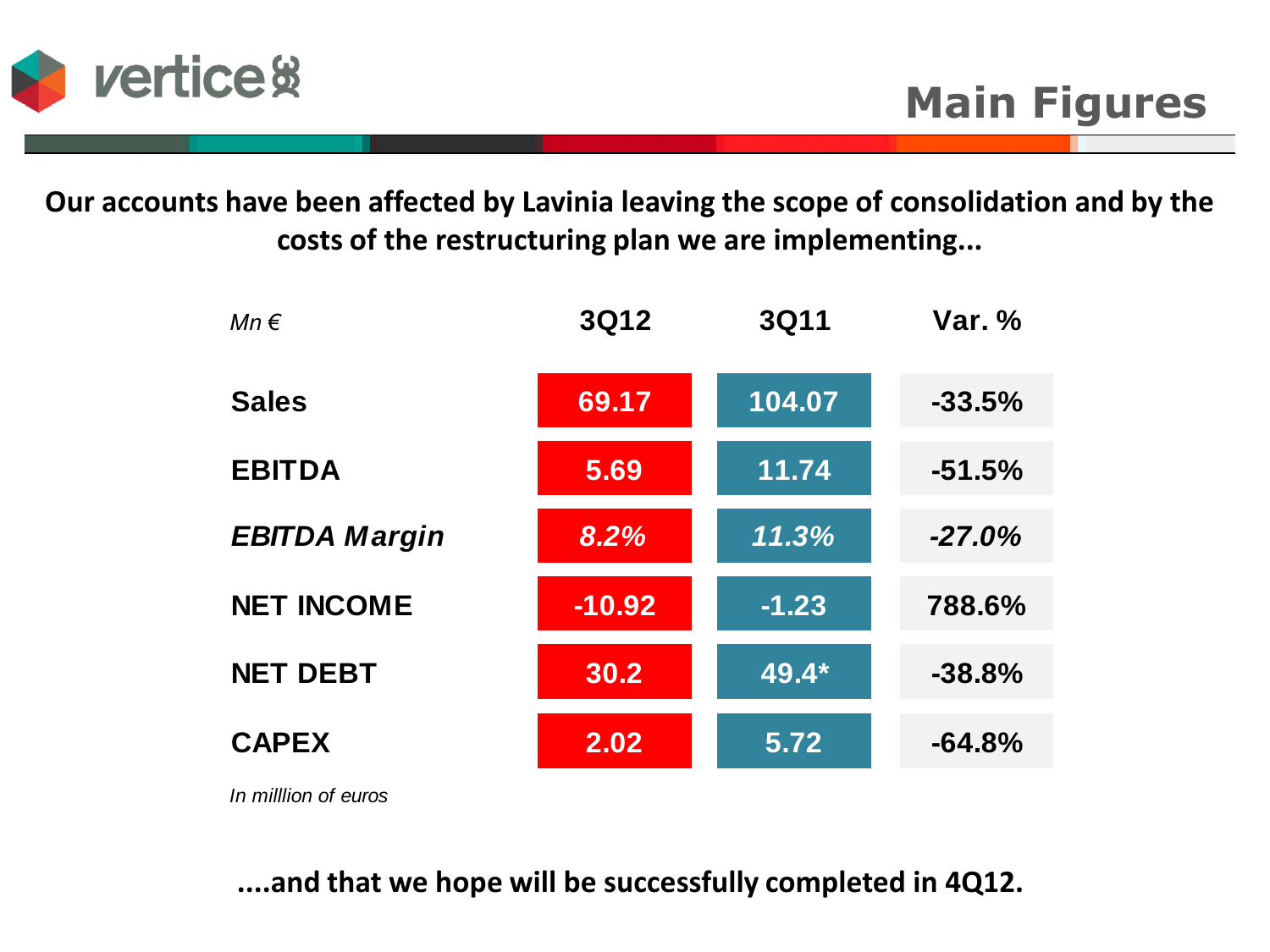

# **Highlights**

#### **New Business Focus**

**Resulting from the creation of a new management team, one that is highly committed and has extensive experience in the sector.**

□ Based on an Action Plan designed to increase both size and profitability. We have taken the first steps towards **restructuring the Company.**

**Exiting from unprofitable businesses: Lavinia, on realizing that it has not generated the expected synergies.**

**Refinancing of 97% of the debt.**

**Restructuring of all the business areas.**

#### **Main figures**

□ Income was €69.1m, compared to €104m in 3011 (-33.5%) owing to the exit of Lavinia from the scope of consolidation and the lower production of content. Without the impact of Lavinia the reduction would have been **14%.**

□ EBITDA was  $\epsilon$ 5.7m (51% less than in 3011), as a result of the exit of Lavinia, restructuring costs ( $\epsilon$ 2.4m) and **greater pressure on prices.**

**The EBITDA margin stood at 8.2% compared to 11.3% in 3Q11. Without the impact of non-recurring restructuring costs, this would have been 11.6%, slightly higher than in 3Q11.**

□The net loss was €10.9m compared to a net loss of €1.2m in 3011. The reasons are those explained previously,

to which we can add the increase in financial costs arising from the disinvestment in Lavinia and PowWow **(€1.94m). Removing this effect and restructuring costs would give a net loss of €6.5m.**

□Net financial debt stood at  $$30.2m$  compared to  $$49.4m$  at the close of 2011, which is a reduction of 38.8%.

□At the close of the period an agreement was signed with H.I.G. Capital for the investment of  $©0m$  in Vértice **Servicios Audiovisuales, company until them wholly owned by Vértice 360º.**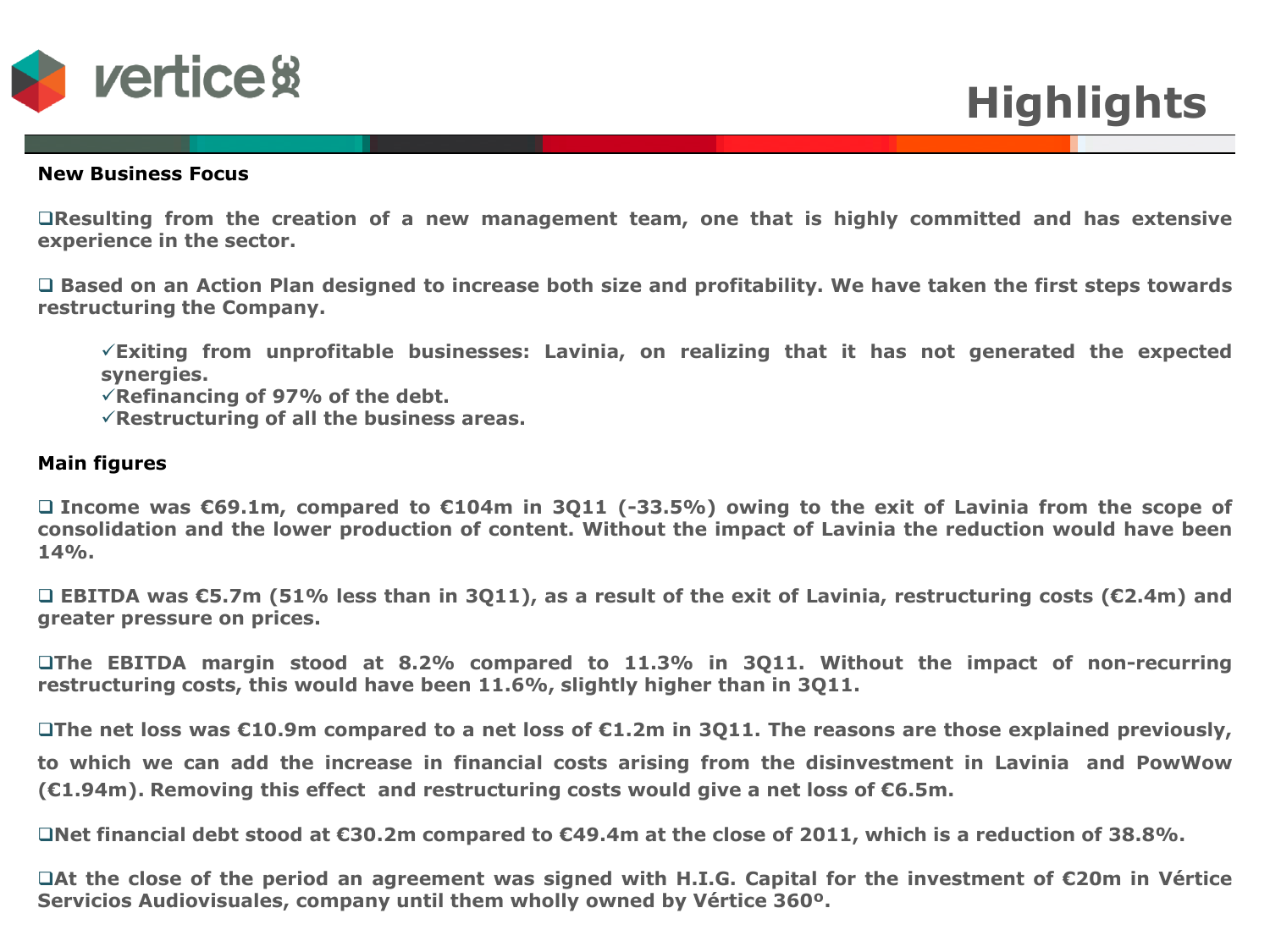

### **Profit & Loss account**

|                              | <b>3Q12</b> | <b>3Q11</b> | Var %     |
|------------------------------|-------------|-------------|-----------|
|                              |             |             |           |
| <b>Sales</b>                 | 69,170      | 104,068     | $-33.5%$  |
| <b>EBITDA</b>                | 5,694       | 11,736      | $-51.5%$  |
| <b>EBITDA Margin</b>         | 8.2%        | 11.3%       |           |
| <b>EBIT</b>                  | $-6,430$    | 968         | n.S       |
| Margen EBIT                  | $-9.3%$     | 0.9%        |           |
| <b>Net Financial Results</b> | $-3,702$    | $-2,508$    | $-47.6%$  |
| <b>EBT</b>                   | $-10,133$   | $-1,540$    | $-758.0%$ |
| <b>EBT Margin</b>            | $-14.6%$    | $-1.5%$     |           |
| <b>Minority Interests</b>    | 786         | 178         | 342%      |
| <b>Taxes</b>                 | $-2$        | 489         | n.s       |
| <b>Net Income</b>            | $-10,921$   | $-1,229$    | -989%     |

*In thousand of euros*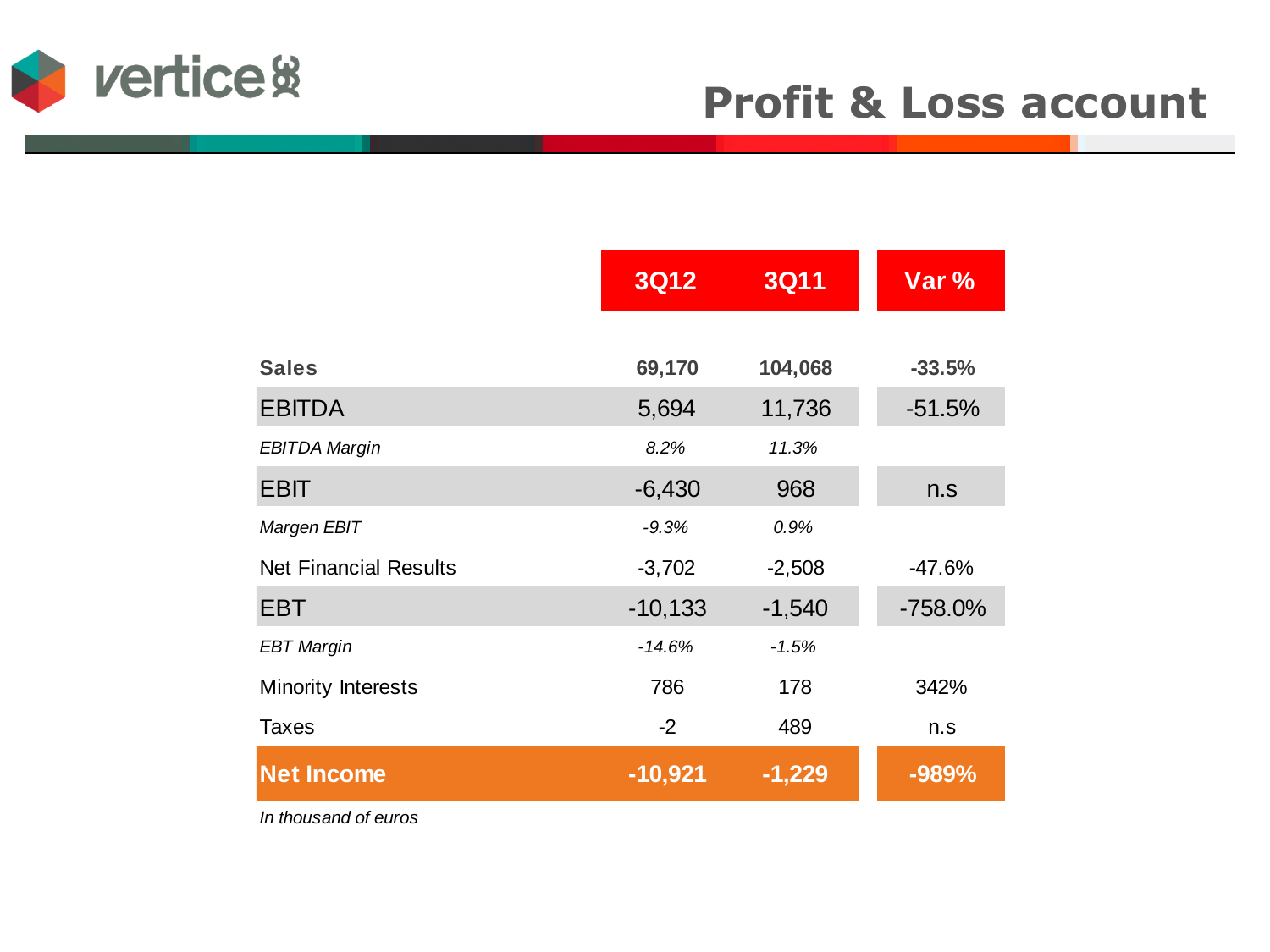

# **Business developments: Sales**

**% of sales per segment**



 **These have been negatively affected by the exit of Lavinia. Without this effect, the fall would have been 14%.**

### **By business area:**

- **Content:** This has been damaged by there being fewer cinema premiers and due to variations in the starting of Television contract licenses.
- **Audiovisual Services:** Leaving aside the effect of the exit of Lavinia, income grew by 11% thanks to the inclusion of Videoreport Canarias.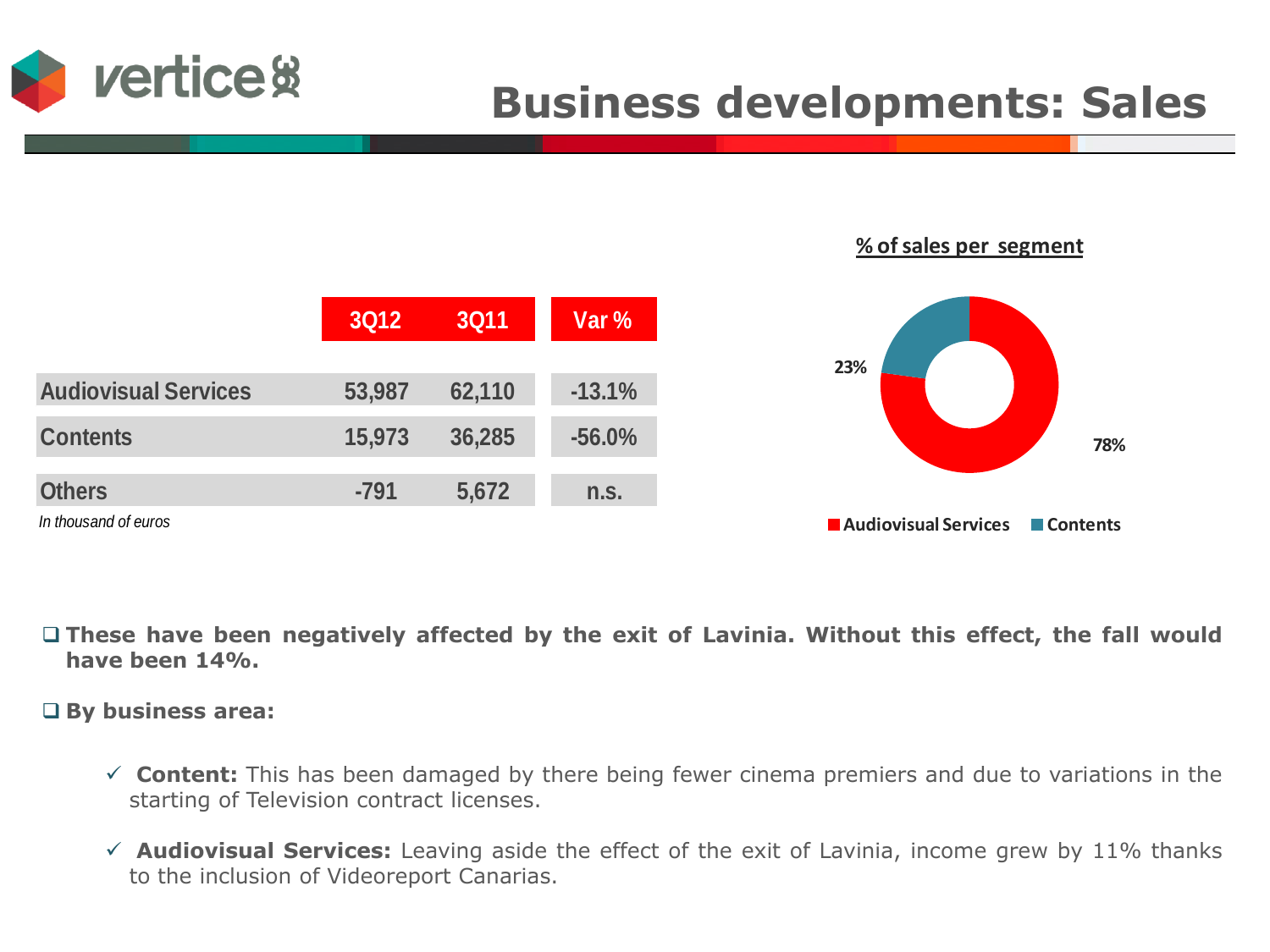![](_page_6_Picture_0.jpeg)

# **Business developments: EBITDA**

**% Of EBITDA**

![](_page_6_Figure_2.jpeg)

 **In addition to the exit of Lavinia, the EBITDA was affected by non-recurring costs arising from the restructuring process, which stood at €2.4m.**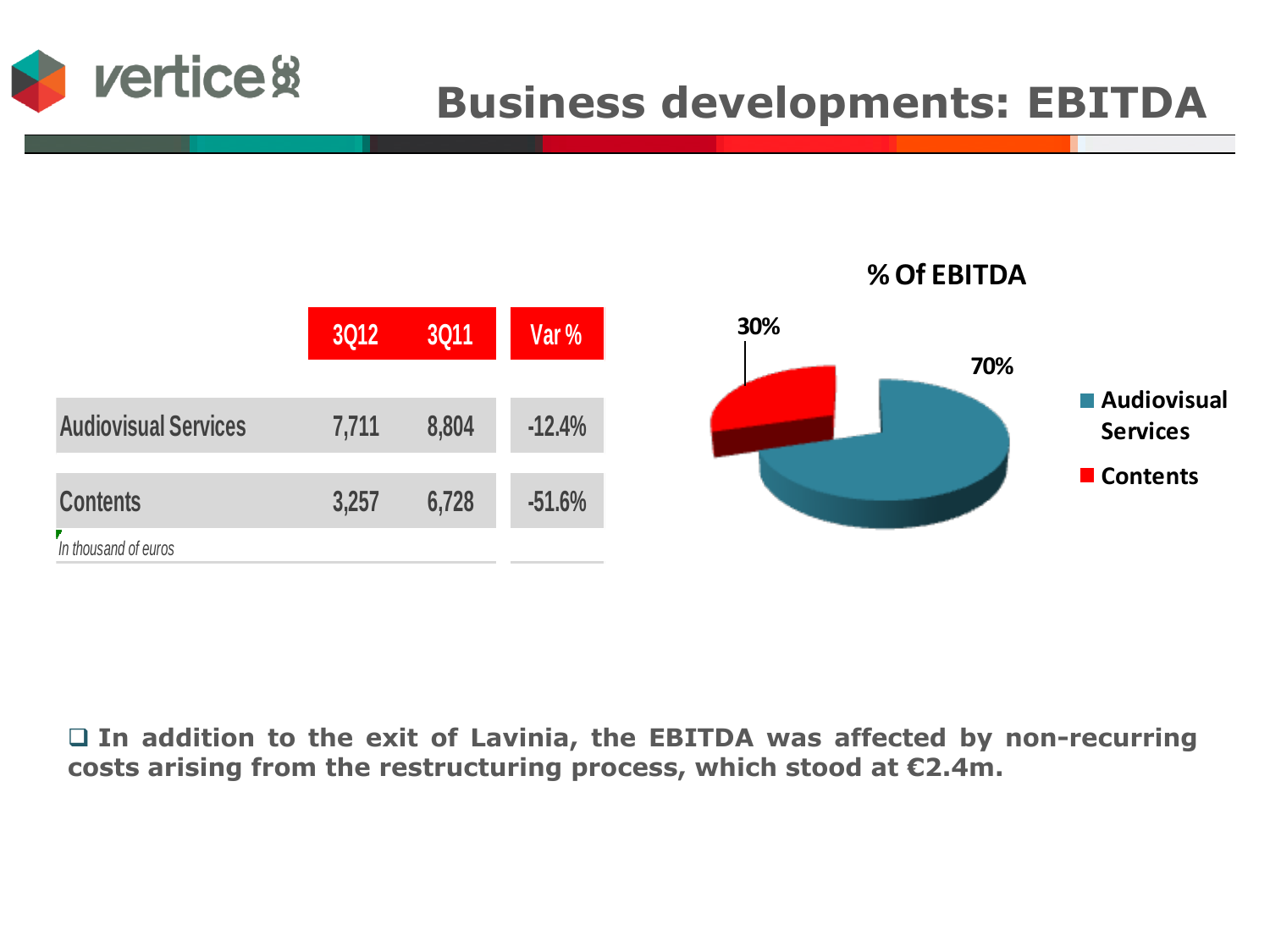![](_page_7_Picture_0.jpeg)

# **Business developments: EBITDA**

**Margin** 

### **Improvement in profitability in all business areas**

![](_page_7_Figure_3.jpeg)

### **EBITDA Margin developments**

 **Improvement in the EBITDA margin in the main business areas despite the non-recurring costs arising from the Company's restructuring process.**

**Excluding the effect of the non-recurring expenses:**

**The Group's EBITDA would have increased to 11.6% compared to 11.3% in 3Q11.**

**The EBITDA margin for the Audiovisual Services area would have been 16.2%.**

**The EBITDA margin for the Contents area would have been 23.2%.**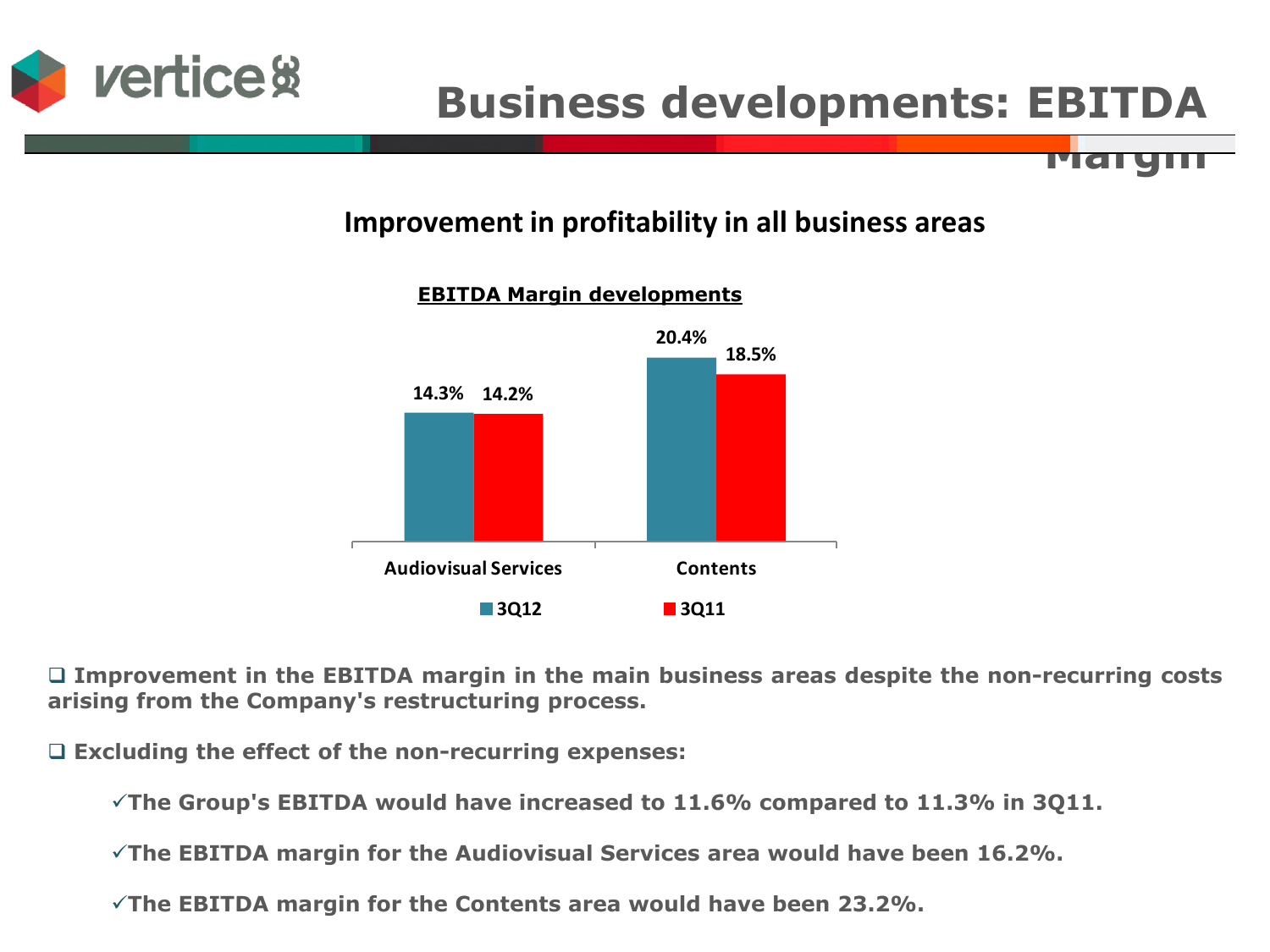![](_page_8_Picture_0.jpeg)

|                                     | <b>3Q12</b> | <b>3Q11</b> | Var %    |
|-------------------------------------|-------------|-------------|----------|
| <b>Sales</b>                        | 53,987      | 62,110      | $-13.1%$ |
| <b>EBITDA</b>                       | 7,711       | 8,804       | $-12.4%$ |
| Margen EBITDA                       | 14.3%       | 14.2%       |          |
| <b>EBIT</b>                         | 1,377       | 2,714       | $-49.3%$ |
| Margen EBIT<br>In thousand of euros | 2.6%        | 4.4%        |          |

 **Income fell due to the effect of the exit of Lavinia. Without this effect it would have increased by 11% compared to 3Q11.**

 **The income from outsourcing contracts stood at €31.5m, 58% of the division's total income. We currently provide services to la television stations in the Canary Islands, Balearic Islands (IB3), Aragon, Extremadura, Castilla La Mancha, Valencia (Canal 9), Canal Sur, Tele Madrid, Antena 3, and Tele5. We have been involved in all the tenders for services taking place in Spain.**

**EBITDA has been affected by non-recurring expenses of €1.02m. Without this effect, the EBITDA would have fallen by 0.8% and the EBITDA margin would have been 16.2%, significantly higher than in 3Q11.**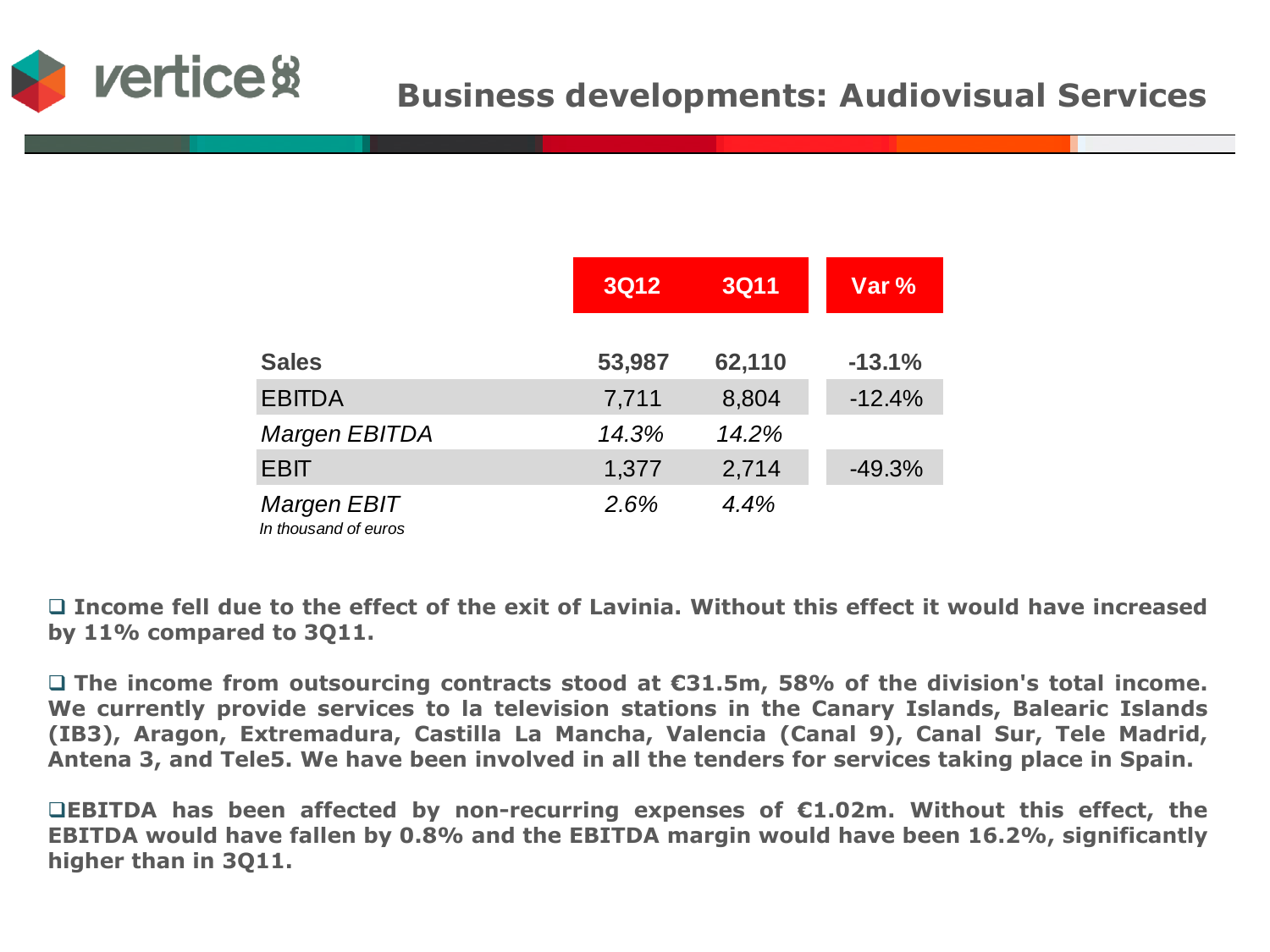![](_page_9_Picture_0.jpeg)

# **Business developments: Contents**

|                                     | <b>3Q12</b> | <b>3Q11</b> | Var %    |
|-------------------------------------|-------------|-------------|----------|
| <b>Sales</b>                        | 15,973      | 36,285      | $-56.0%$ |
| <b>EBITDA</b>                       | 3,257       | 6,728       | $-51.6%$ |
| Margen EBITDA                       | 20.4%       | 18.5%       |          |
| EBIT                                | $-2,399$    | 1,846       | n.s.     |
| Margen EBIT<br>In thousand of euros | -15.0%      | 5.1%        |          |

 **The EBITDA margin improved due to making more profitable TV programs, increasing from 18.5% in 3Q11 to 24.4% in 3Q12, and that is despite the inclusion of some non-recurring expenses for the sum of €0.46m.**

**By business area we can highlight:**

- **The income from cinema has been affected by the lower number of film premiers and changes in the starting of television licenses.**
- **In addition to the shrinking market, the TV area has been affected by the tactical decision to only produce the more profitable television series.**

### **Content sales per segment**

|                          | <b>3Q12</b> | <b>3Q11</b> | Var %  |
|--------------------------|-------------|-------------|--------|
| Television               | 6,270       | 16,008      | $-61%$ |
| Cinema                   | 9,926       | 18,561      | $-47%$ |
| Others sales             | 298         | 2,623       | $-89%$ |
| Subconsolidation adjusts | $-520$      | $-907$      | n.s.   |
| <b>TOTAL*</b>            | 15,974      | 36,285      | $-56%$ |
| la thousand of ourse     |             |             |        |

*In thousand of euros*

![](_page_9_Figure_10.jpeg)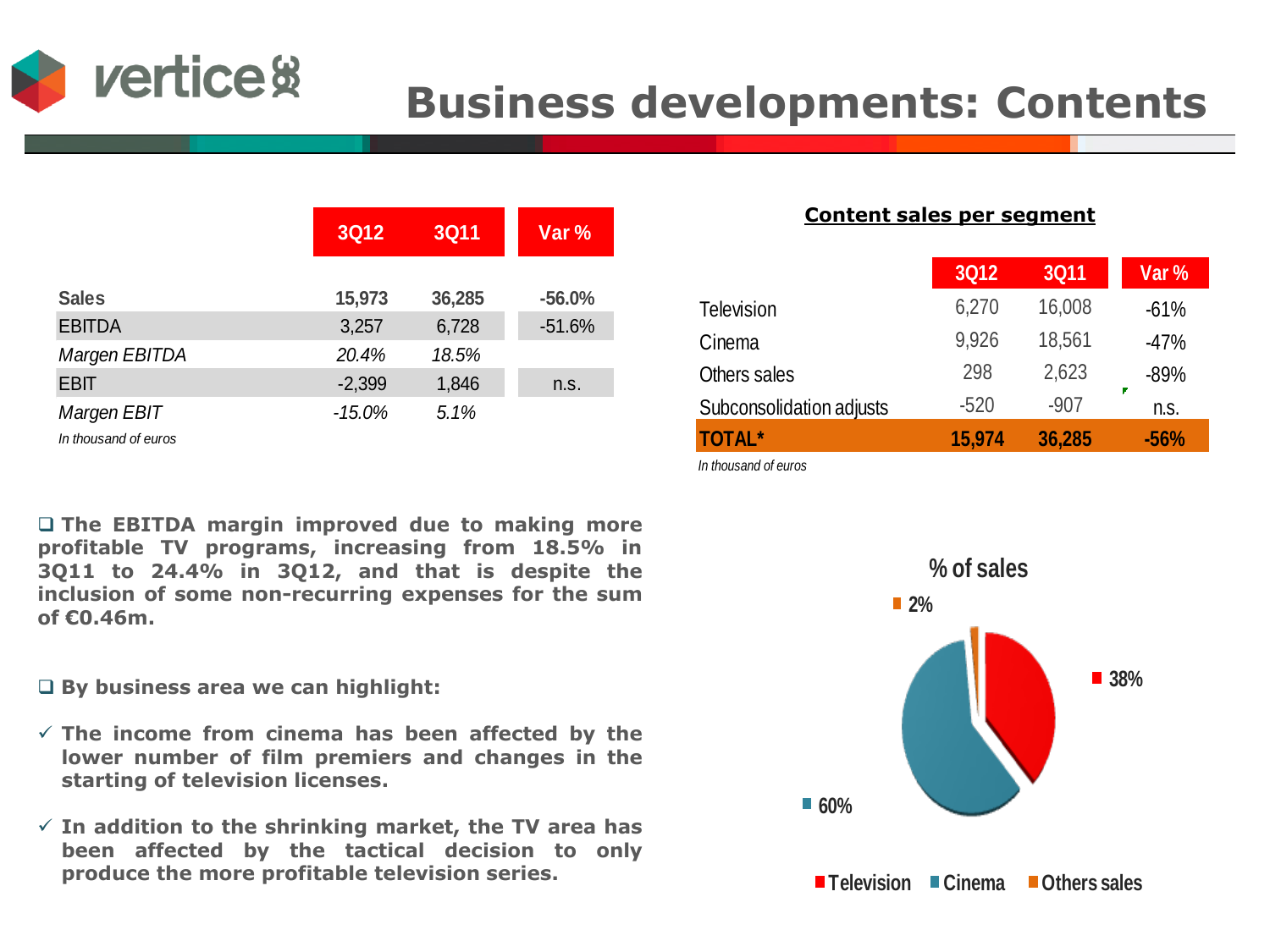![](_page_10_Picture_0.jpeg)

### **Balance Sheet**

| <b>□Improvement in Working</b> |  |
|--------------------------------|--|
| Capital.                       |  |

**Improvement in financial leverage.**

 **The reduction in Goodwill is due entirely to the exit of Lavinia.**

| Asset                         | <b>3Q12</b> | 2011    | Var %    |
|-------------------------------|-------------|---------|----------|
| <b>Non-current asset</b>      | 148,287     | 169,007 | $-12.3%$ |
| Intangible assets             | 23,583      | 26,561  | $-11.2%$ |
| <b>Working Capital</b>        | 63,476      | 73,225  | $-13.3%$ |
| Other Intangible assets       | 34.073      | 41.046  | $-17.0%$ |
| <b>Financial Assets</b>       | 3.343       | 2.434   | 37.3%    |
| <b>Other Financial Assets</b> | 23,812      | 25,741  | $-7.5\%$ |
| <b>Current asset</b>          | 44,167      | 63,275  | $-30.2%$ |
| Inventories                   | 2,343       | 4,290   | $-45.4%$ |
| Recivables                    | 35,895      | 53,423  | $-32.8%$ |
| Cash & Equivalent             | 5.929       | 5.562   | 6.6%     |

#### **Liabilities**

| <b>Net Equity</b>               | 104,918 | 115,951 | $-9.5%$    |
|---------------------------------|---------|---------|------------|
| <b>Non-current liabilities</b>  | 33,794  | 36,188  | $-6.6%$    |
| Deferred Income                 | 1       | 86      | $-98.8%$   |
| Provisions                      | 1,597   | 710     | 124.9%     |
| Pasivos por impuestos diferidos | 1,574   | 2,648   | $-40.6%$   |
| Bank borrowing                  | 23,841  | 23,466  | 1.6%       |
| Other debts                     | 6,781   | 9,278   | $-26.9%$   |
| <b>Current Liabilities</b>      | 53,742  | 80,143  | $-32.9%$   |
| Long term provisions            | 0       | 795     | $-100.0\%$ |
| Bank borrowing                  | 12,289  | 31,467  | $-60.9%$   |
| Other financial liabilities     | 1,041   | 1,960   | $-46.9%$   |
| Trade payables                  | 15,272  | 25,643  | $-40.4%$   |
| Current tax liabilities         | 18,960  | 15,314  | 23.8%      |
| Other current liabilities       | 6,180   | 4,964   | 24.5%      |
|                                 |         |         |            |
| <b>TOTAL</b>                    | 192,454 | 232,282 | $-17.1%$   |

*In thousand of euros*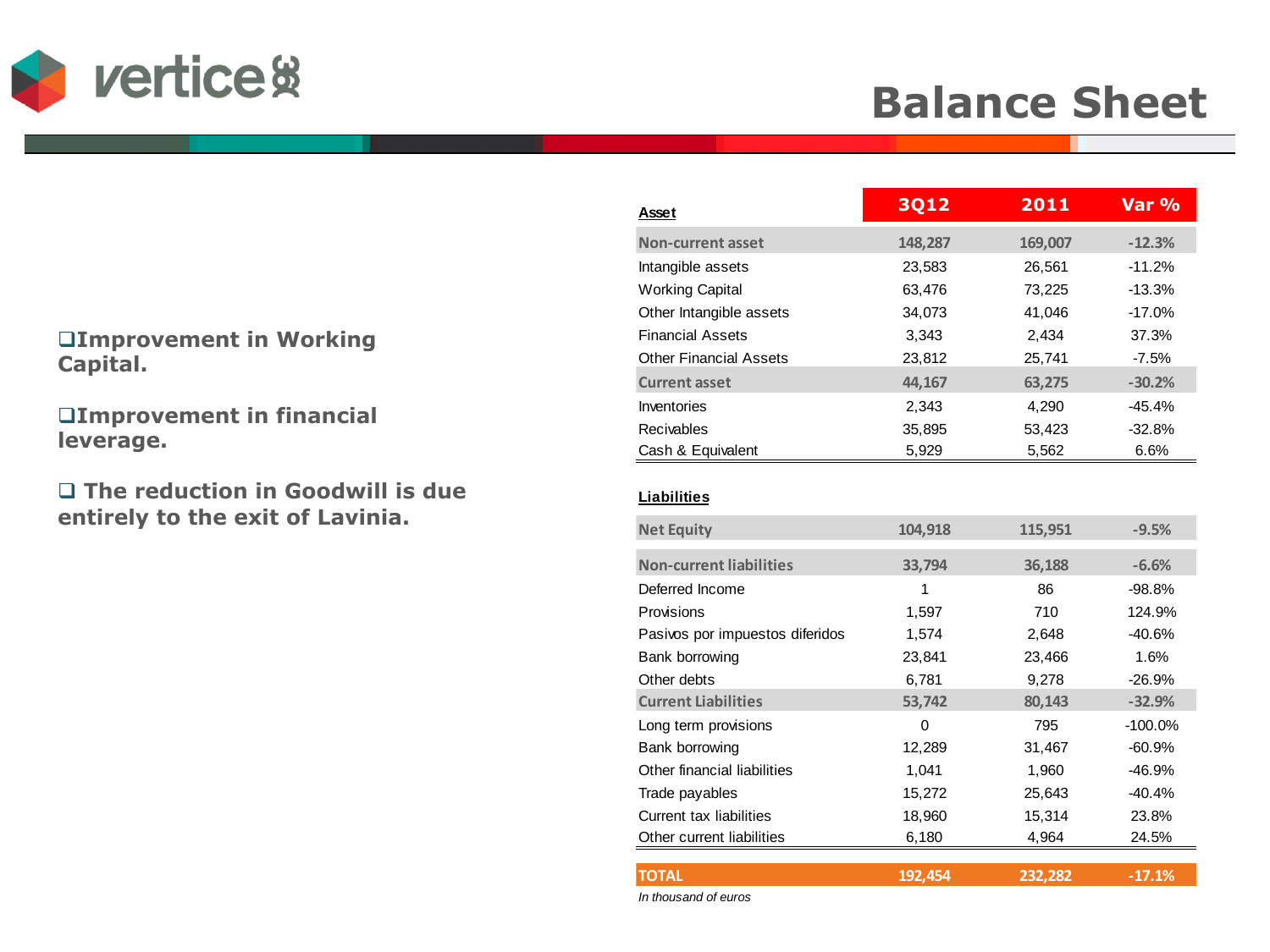![](_page_11_Picture_0.jpeg)

### **Net financial debt development**

![](_page_11_Figure_3.jpeg)

 **Net debt is 35% lower than the average for the last 5 years and 39% lower than at year-end 2011.**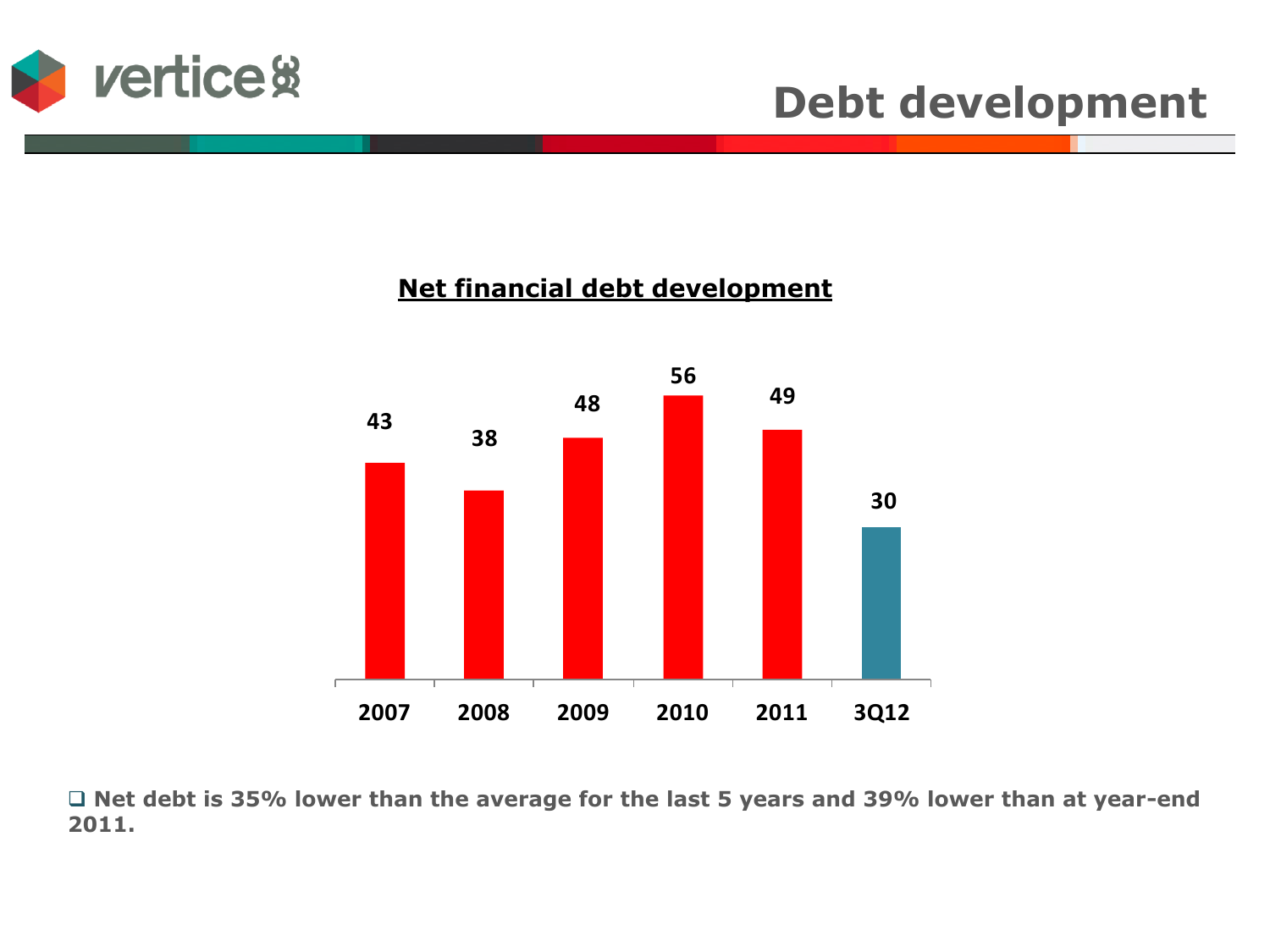![](_page_12_Picture_0.jpeg)

#### $\square$ To improve the complementarity of our business areas, taking advantage of the fact that we as a company **cover the entire business chain.**

#### **To increase turnover.**

**Priority in the Audiovisual Services area, arising from the current need for the television stations to reduce their fixed costs, outsourcing auxiliary areas and thereby creating an excellent opportunity for Vértice, as one of the leaders in the sector. New outsourcing opportunities are expected in both the public autonomous community television stations and in some private stations.**

**Strategy**

**The contents area will be reinforced through the acquisition, renovation and exploitation of catalogs** of films, keeping it active and adapted to the needs of the demand at any time. We currently have **around 3,500 titles, which makes us one of the leaders in Spain in this area of activity.**

#### **To improve margins.**

**Close the unprofitable business areas Strict cost containment policy**

### **Robustness of the Balance Sheet**

**Renegotiation and refinancing of 100% of the debt with banks and public administrations.**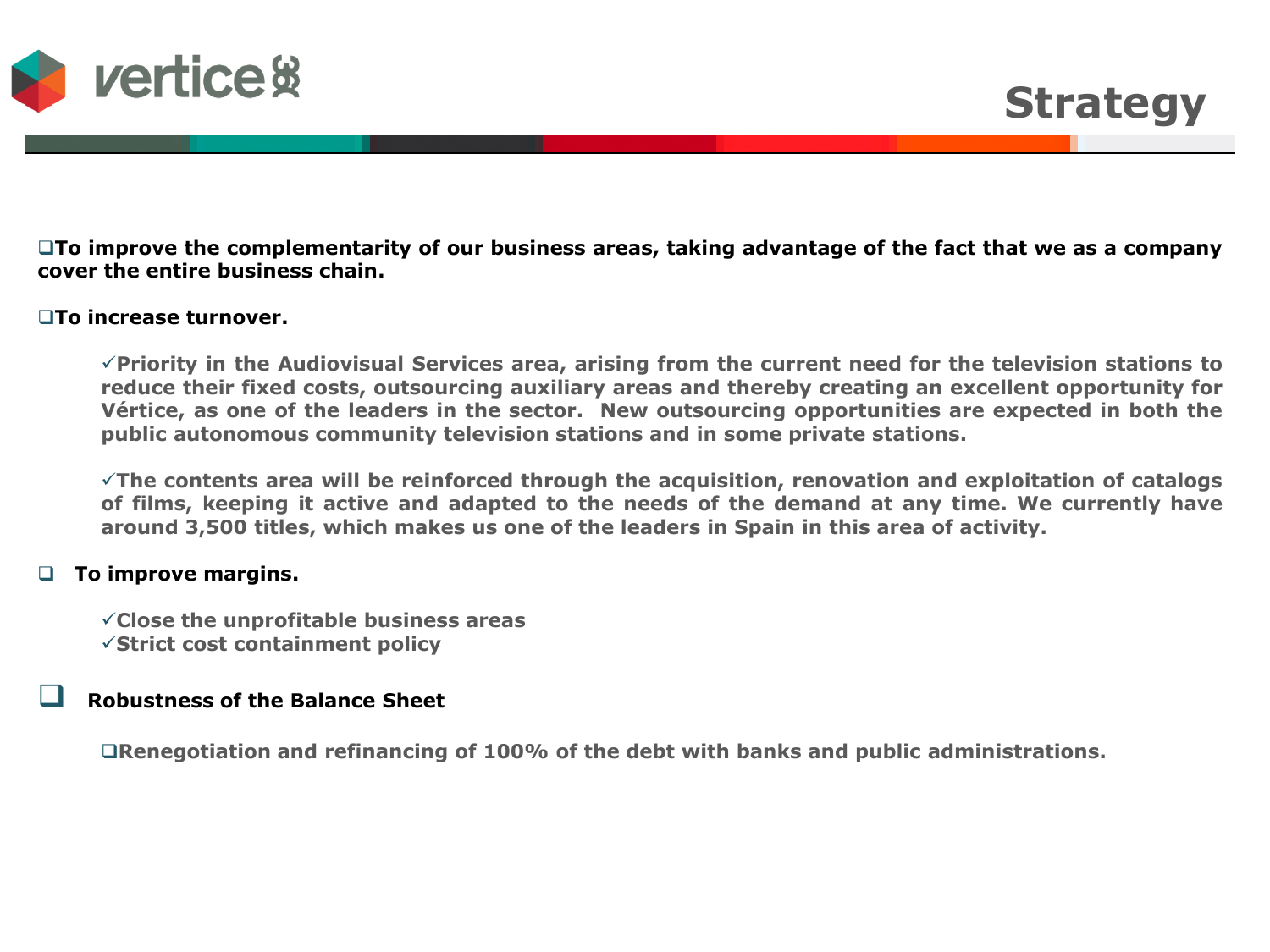![](_page_13_Picture_0.jpeg)

 **Reasonable prospects for new tenders in the Audiovisual Services area, based on the current pressures forcing television stations to reduce their fixed costs through outsourcing auxiliary areas.**

**We expect to successfully complete our restructuring plan in 4Q12.**

**We will remain leaders in Spain.**

**We will maintain or increase our market share.**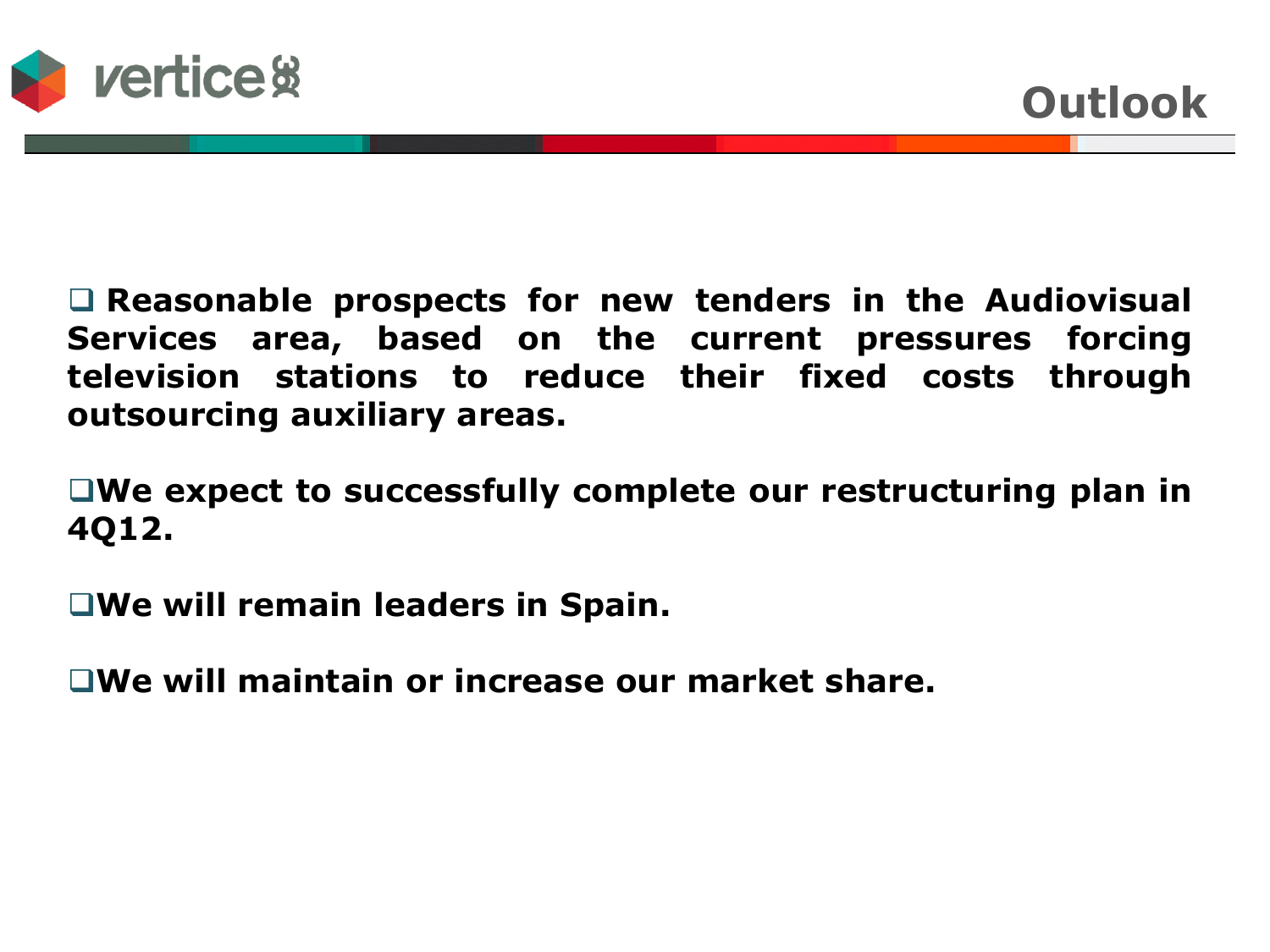![](_page_14_Picture_0.jpeg)

**We are facing the future with optimism.**

**We are leaders in our sector.**

**We have a clear and defined strategy, based on growth, profitability and financial robustness.**

**We have a highly qualified team committed to the Group's strategy.**

**We operate in a market which is currently offering significant opportunities, which we are capable of taking advantage of.**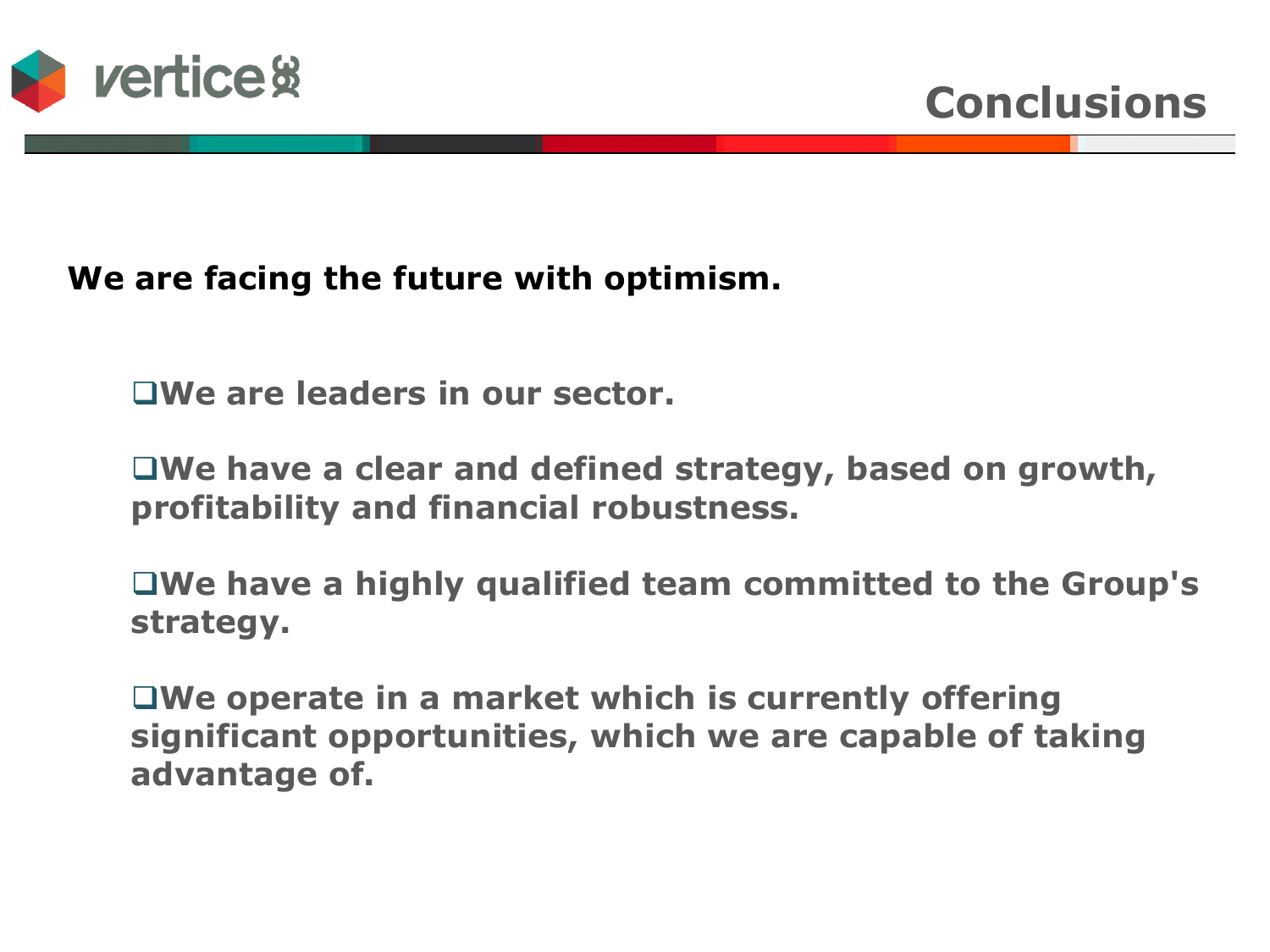![](_page_15_Picture_0.jpeg)

**25/07/2012: Appointment of Luis López-Van Dam Lorenzo as the new General Manager of Vértice 360.**

**26/07/2012: The company submits information on the results for the first half of 2012.**

**12/09/2012: The Company notifies of the signing of a framework agreement with the EZENTIS, S.A. Group.**

**Important events after the close of the Period**

**9/10/2012: Agreement with H.I.G. Capital for the investment of €20m in Vértice Servicios Audiovisuales, wholly owned by Vértice 360º.**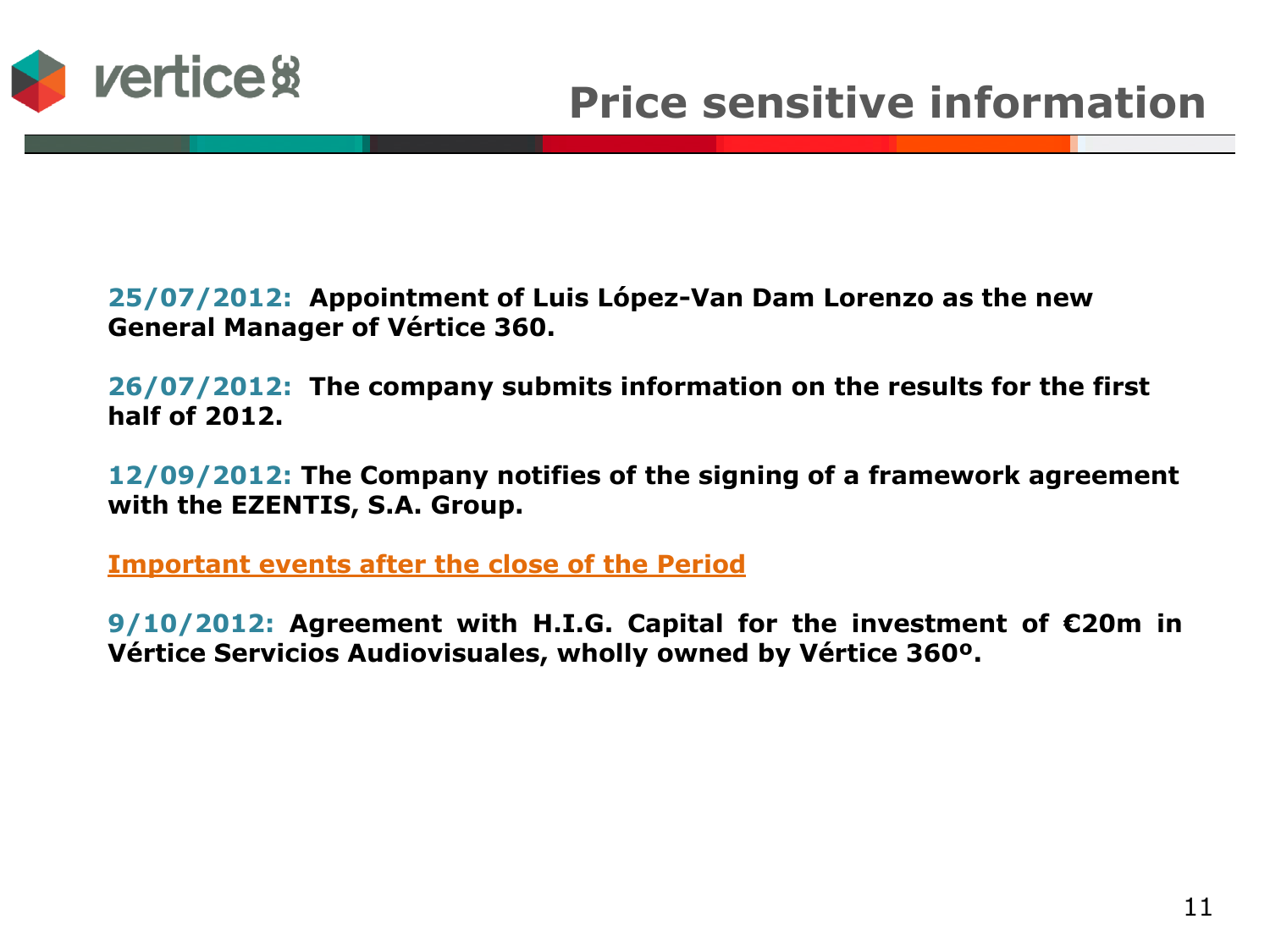![](_page_16_Picture_0.jpeg)

### **CONTACT.**

**All inquiries can be sent to the following email address:**

### **accionistas@ezentis.com**

**Please provide your company name, contact name, email address or telephone number when submitting inquiries.**